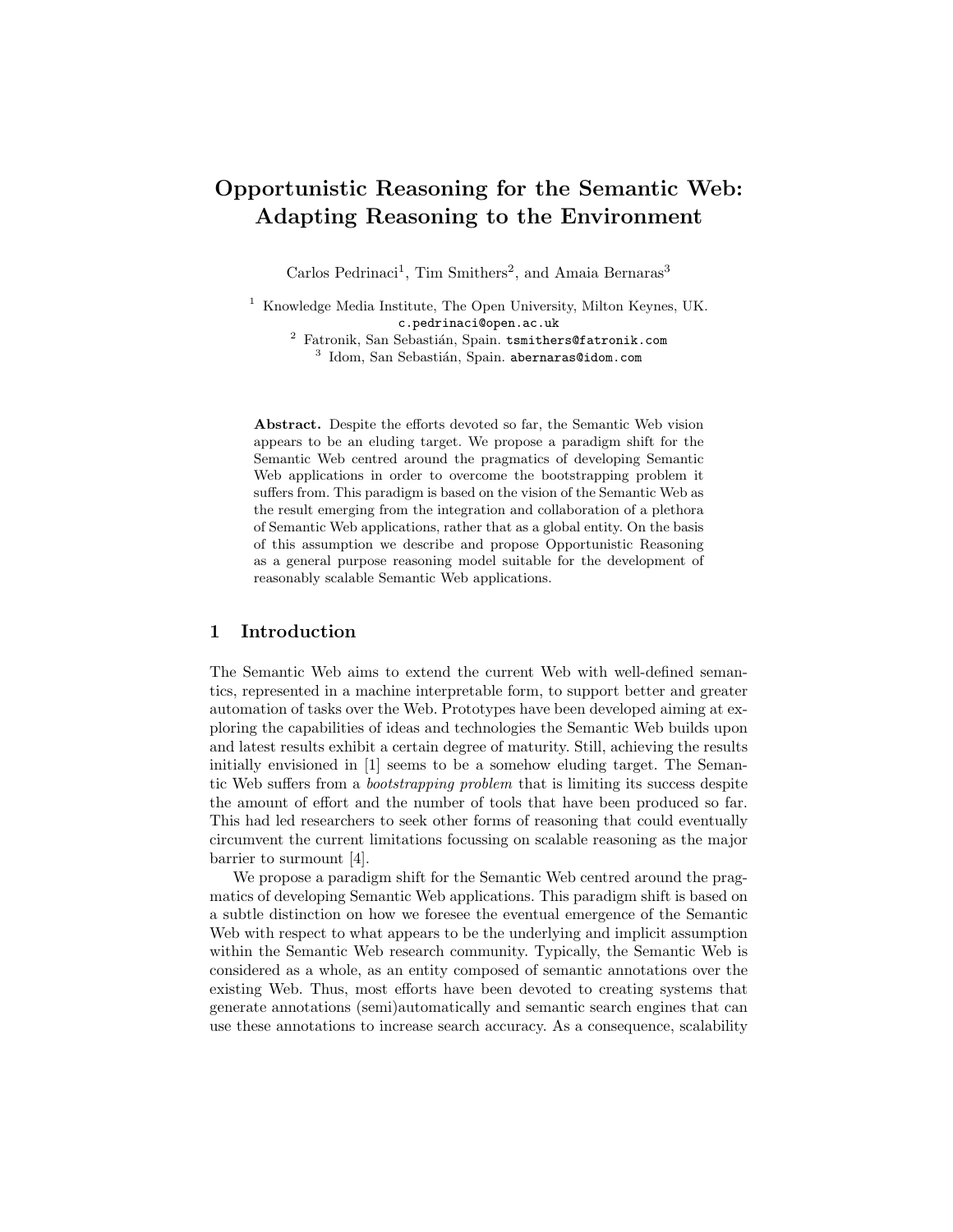is regarded as a major issue and it is limiting to some extent the uptake of Semantic Web technologies. These applications are necessary elements to obtain a Web with annotations but we are somehow missing the intelligent applications that make use of existing annotations to better support or to enable the automation of (new) tasks over the Web. Semantic search engines and information aggregators fall into this kind of intelligent applications but these are certainly not the unique or the most appealing usage we can make of annotations.

We consider the Semantic Web rather as the result emerging from having intelligent agents that make use of semantic data on the Web, to perform new tasks and eventually contribute to the overall Semantic Web with more semantic data. Indeed, this view of the Semantic Web is perfectly compatible with current Semantic Web research. It requires and makes use of the languages, and tools developed within the Semantic Web community, but it shifts the current focus towards the creation of Semantic Web applications. The main fundamental distinction this vision implies is the fact that we don't see the Semantic Web as a Knowledge Base but instead as a source of knowledge for the intelligent applications. This carries an important set of consequences with respect to reasoning in the Semantic Web which we review in detail in Section 2 taking [4] as a starting point.

A straightforward implication is that the uptake of the Semantic Web technologies and ideas does not depend so heavily on the availability of Web scale reasoners. After all, the Web was there much before we had access to high-speed networks, ultra efficient search engines or online stores. Instead the evolution of the Semantic Web becomes an incremental process–much like the Web itself– where the industry may progressively find commercial interest. Motivated by this subtle change of viewpoint we propose in Section 3 Opportunistic Reasoning as a general purpose reasoning model suitable for the development of reasonably scalable Semantic Web applications. Finally in Section 4 we conclude and introduce some future considerations.

## 2 The Semantic Web: So far, So good

After approximately ten years of research on integrating Artificial Intelligence techniques with the Web, we are still seeking for the "killer application". So far, research on the Semantic Web has focussed on defining ontology languages, on creating tools that manipulate them, on automating the generation of metadata, on integrating search engines with ontology reasoners, etc. There are indeed many interesting and promising results which have even been applied in the industry. However, the Semantic Web vision as it was presented in [1] is yet to become a reality. The Semantic Web is certainly an appealing goal and it clearly requires applying Artificial Intelligence techniques. What is not so clear is why it is still facing this bootstrapping problem.

In [4] the authors identify some of the reasons for this, focussing mainly on the lack of approaches that can scale to reasoning on the Semantic Web. They revisit the underlying assumptions in state-of-the-art solutions and argue for the fusion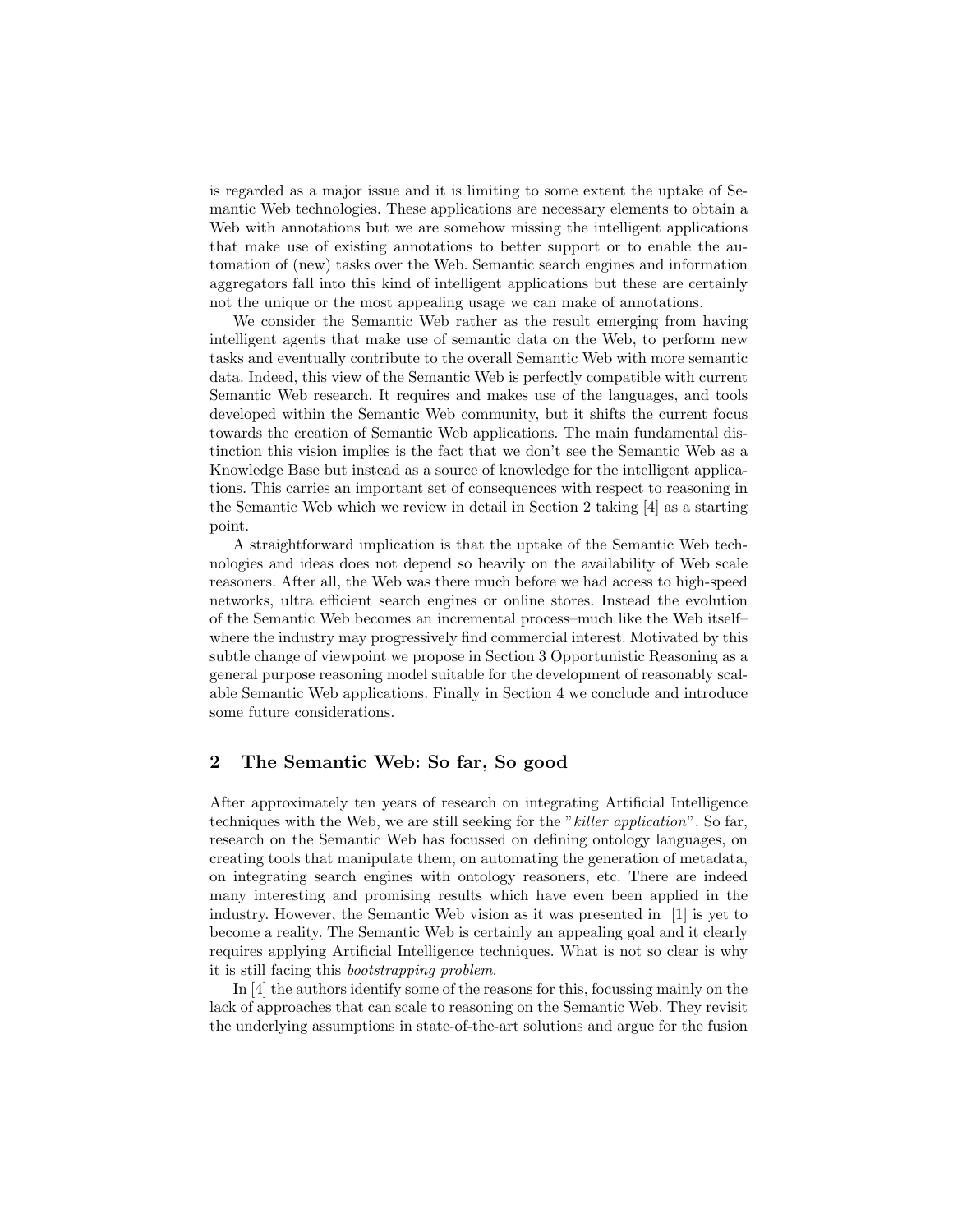of reasoning with search and the application of the principle of limited rationality as a solution for overcoming these limitations. Scalability is indeed a key aspect when it comes to the Web, and the ideas exposed in [4] or in [10] appear to be promising approaches to overcoming or at least minimizing scalability issues. However, scalability is not all there needs to be. In the remainder of this section we revisit these very same assumptions [4] and expand on them trying to identify the main features Semantic Web applications should provide.

The first assumptions which are questioned are the number of axioms and facts contemplated which are too low to be realistic. Indeed, it is perfectly plausible to expect a huge set of facts and axioms in an environment like the Semantic Web. This has crucial implications in terms of scalability but we would like to put more emphasis here on the consequences from a Knowledge Engineering perspective. Classical Knowledge Based Systems were based on a rather *naïve* view that complex systems could be built upon a more or less extensive set of rules. The numerous systems developed under such an assumption proved that it had some important weaknesses [3], like the complexity of the Knowledge Bases or the fact that the control of the application of the knowledge was implicit in the ordering of the rules. As a consequence the development of complex Knowledge-Based Systems was a hard and tedious task, requiring the creation of complete systems mostly from scratch with very little possibility for knowledge or software reuse (other than the inference engines themselves). Similarly, maintenance of these systems was often an even harder task because of the inherent inter-dependencies existing between the many rules.

Ontologies provide for some modularity and reusability but, ontology languages defined for the Web have (purposely) limited expressivity in order to maintain computationally attractive characteristics. And the development of Knowledge-Based Systems that can reason with the information on the Web does not, indeed cannot, uniquely rely on the manipulation of ontologies [7]. In fact for problem-solving beyond classification we need dynamic knowledge accompanying the static knowledge encapsulated in the ontologies [15]. This need is recognised within the Semantic Web research community as can be distilled for example from the research in Semantic Web Services [9, 6] and ongoing standardization efforts as pursued by the Rule Interchange Format within the W3C. Unfortunately, adding further reasoning capabilities carries computational drawbacks which are to be added to the previously mentioned scalability issues [2]. Leaving aside the well-known tradeoff between expressivity and tractability, the bottom-line conclusion one can draw is the need for embracing Knowledge Engineering principles if we want Semantic Web applications to scale. Among these principles the main one is perhaps modularity and in this sense research in Problem-Solving Methods is probably of the biggest relevance [17, 15, 7].

The third assumption which is questioned is the completeness of the inference rules, which given the characteristics of the Web, does not seem to be a reasonable requirement. Completeness is indeed a desirable feature but it is often not realistic (especially in the Semantic Web) and most importantly, it is not even necessary in many occasions. Humans exhibit a remarkable ability with respect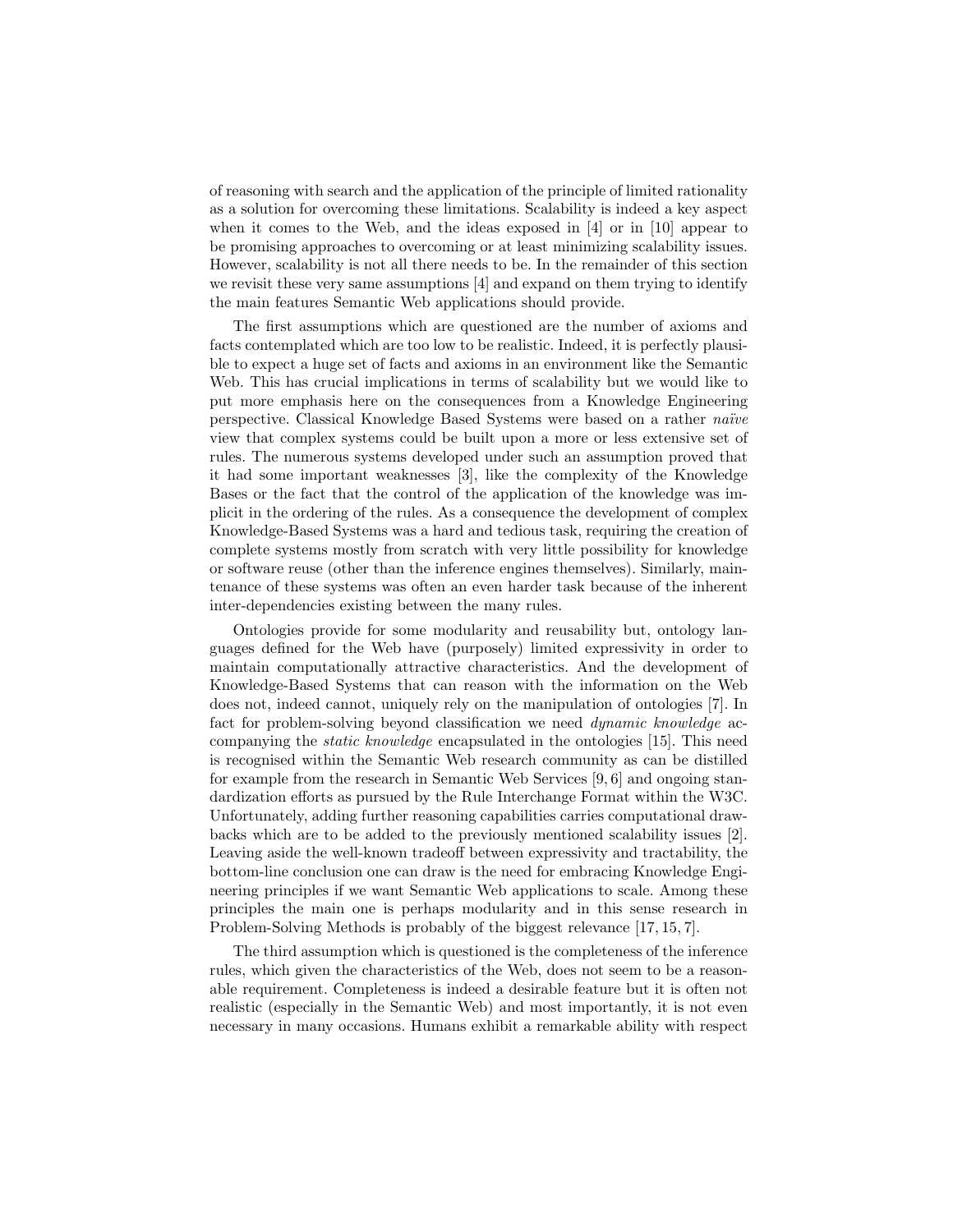to reasoning and we definitely do not take every single fact, and possible implication into account before taking decisions. Many knowledge intensive tasks, such as Design, are carried with a characteristic opportunism with respect to the exploration of the problem to be solved [16]. For instance when an architect is designing a building the fact that a room does not have an entrance is not particularly relevant at early stages of the design where designing the spaces is definitely more important. Later on, the designer will detect the situation and will perform the appropriate adaptations. The lack of awareness with respect to this fact does not prevent the architect from working on the design. Instead an overload of information could perfectly be cumbersome and distracting. In other words, many decisions can be, and usually are, adopted without knowing every single fact that could be derived from the existing facts. Actually, this simplification is an essential feature of Knowledge-Based Systems, for "the very act of preparing knowledge to support reasoning requires that we leave many facts unknown, unsaid, or crudely summarized" [10]. Therefore rather than complete reasoning, what it is required is an appropriate means for dynamically guiding the reasoning process in an opportunistic and incremental manner, deriving knowledge or solving problems as the need arises.

A fourth aspect which is challenged in [4] is the need for consistency and the trustworthiness and correctness of inference rules. The authors rightly point out that it does not make sense to assume or enforce this since the Web is populated with contradictory information. Dropping this assumption allows to apply probabilistic approaches to reasoning, whereby decisions can be performed over incomplete knowledge. This is a common approach to dealing with realistic domains that are characterised by their complexity [10]. This approach opens up interesting opportunities towards scalable solutions as required for the Semantic Web. However, a possible consequence is that, reasoning over incomplete knowledge leads to a plausible yet unfortunately incorrect decision. For example it could be possible, although highly unlikely that throwing a dice 1000 times we never obtain a 6. With respect to reasoning this implies that future facts observed could invalidate previously assumed ones, which requires applying non-monotonic reasoning. Making use of probabilistic reasoning is perhaps an appropriate way for reasoning over huge knowledge bases like the Semantic Web. However, it is worth noting that using this technique within some knowledge intensive task will eventually require the integration of some truth maintenance mechanism.

A final issue raised by the authors is that the Web is essentially dynamic and as a consequence the previous arguments are simply reinforced. The number of facts and axioms not only will be huge but it will also tend to increase. And enforcing or assuming the completeness and correctness of the inferences does not seem to be justified since new facts are continuously added, modified or retracted. This reinforces the fact that the Semantic Web as a whole should be considered as an open world. However taking into account the previous discussions, it also leads towards the fact that applications that want to reason about the information on the Semantic Web should rather consider their workspace as a closed world where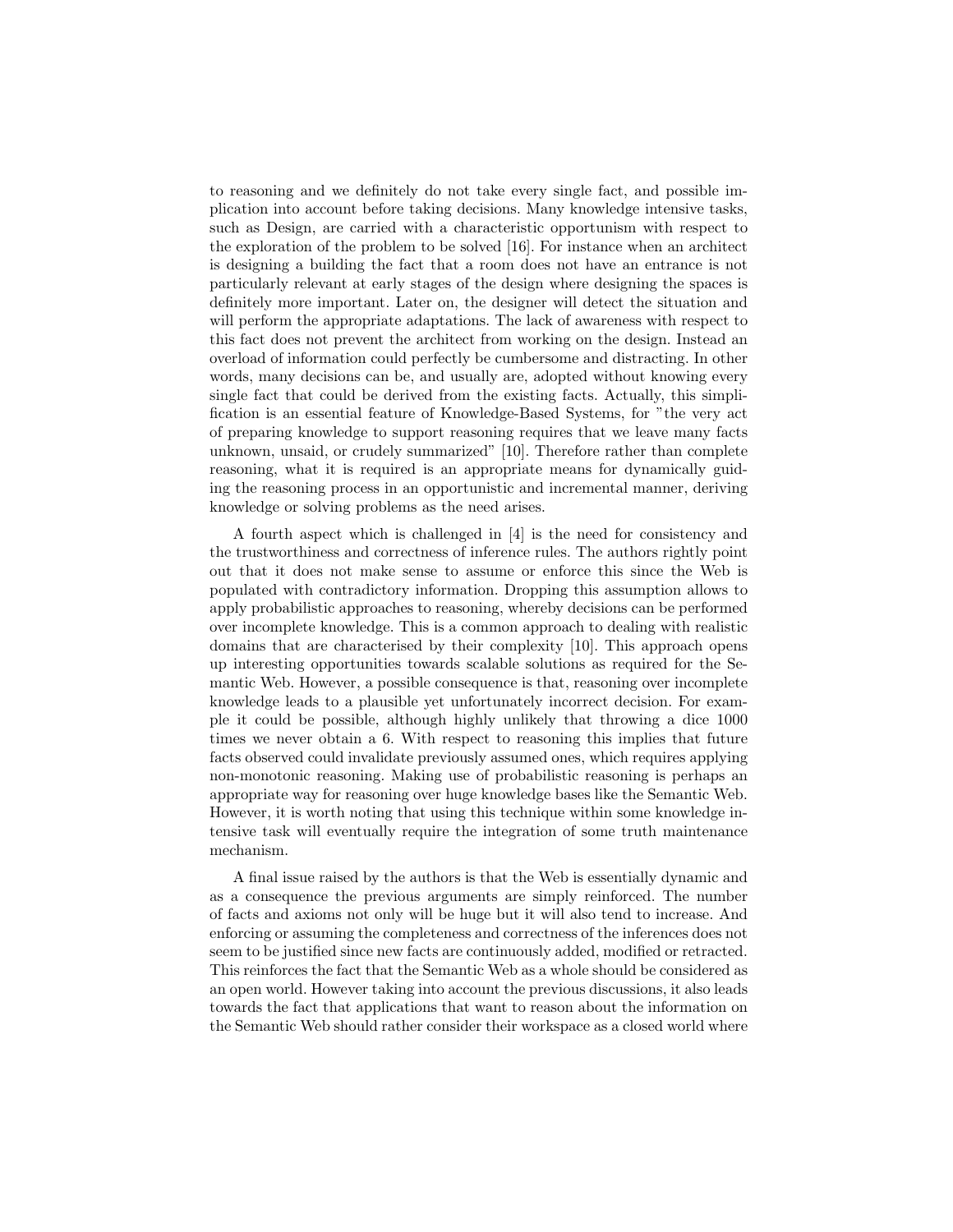new facts can be continuously added based on changes on the Web which could possibly invalidate previous inferences or assumptions. Again, it turns out that opportunism is a desirable behaviour, if not a required one for Semantic Web applications.

## 3 Opportunistic Reasoning for the Semantic Web

In any kind of reasoning, a central question is: what to do next? When it comes to automated reasoning this involves determining which pieces of knowledge to apply and when to do it. This is what is usually referred to as the "control problem". The Oxford English Dictionary defines opportunism as "the practice or policy of exploiting circumstances or opportunities to gain immediate advantage, rather than following a predetermined plan". Opportunistic Reasoning was defined in [3] as "the ability of a system to exploit its best data and most promising methods". Opportunistic Reasoning establishes that reasoning should respond opportunistically to changes in the current state of the problem solving process. The Blackboard Model is the Opportunistic Reasoning Model per excellence and we shall use it in this paper to illustrate its main characteristics taking into previous use cases and analysis performed. Finally, we review the general applicability of this reasoning model and contrast it with the essential features of the Web.

#### 3.1 The Blackboard Model

During the 1970's and 1980's the "Blackboard Model" was proposed, developed, and applied in an important number of applications as a way to surmount the inconveniences of the classic Knowledge Based Systems approach [3]. The Blackboard Model is often presented using the analogy of a group of persons in front of a blackboard trying to put together a jigsaw puzzle. Each of them looks at his or her pieces and sees if any of them fit, in which case they update the solutions. New updates cause other pieces to fall into place and the whole puzzle can be solved in complete silence. The solution is built incrementally and opportunistically as opposed to, say, starting systematically from the top left corner and trying each piece.

In the blackboard literature, the group of people are referred to as Knowledge Sources (KSs) to better account for the role they play [3]. The fundamental philosophy of this problem-solving model establishes that KSs do not communicate with each other directly, instead all the interactions strictly happen through modifications on a shared workspace, i.e., the blackboard. Experts of particular aspects of the problem contribute to the overall problem-solving activity in an incremental and opportunistic way. The Blackboard Model as described by the metaphor, is a conceptual definition of a reasoning behaviour and does not prescribe any particular implementation detail. It is therefore important not to take the Blackboard Model as a computational specification, but rather as a conceptual guideline about how to perform problem-solving reasoning [3]. Even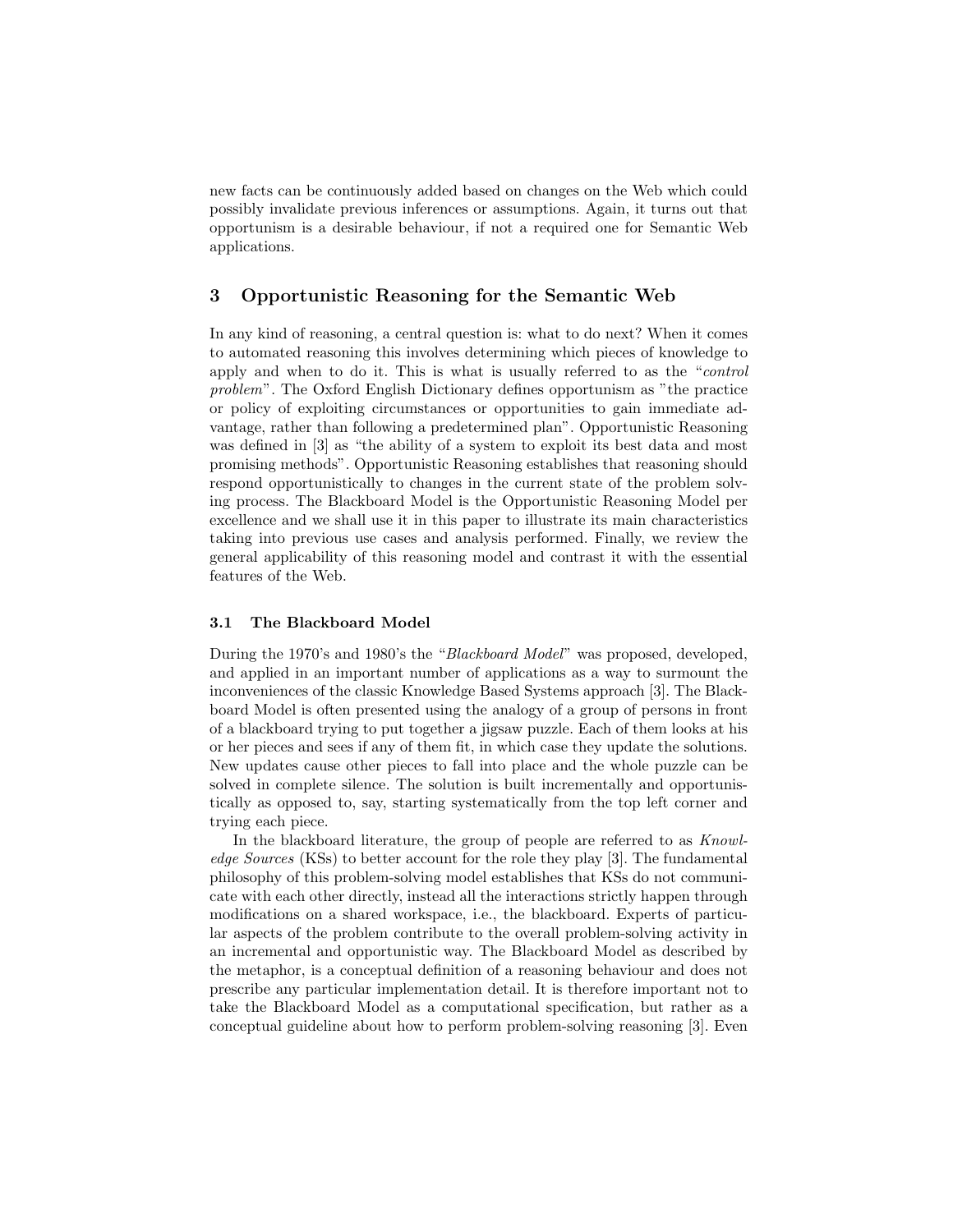though the Blackboard Model is relatively easy to understand, it encapsulates an important number of characteristics which are not that obvious at first glance. We shall review them main ones briefly in the remainder of this section, the reader is referred to [3] and [11] for further details.

The Blackboard Model stems from a direct application of the "divide and conquer" principle. The rationale underlying such a principle is to decompose complex problems into more manageable and presumably simpler ones. Solutions to a problem can be obtained by bringing together solutions to sub-problems. This is a well-known, widely applied, and often successful approach to dealing with complex or large problems which makes it particularly useful for an environment like the Web. In addition to simplifying problem-solving, the divide and conquer approach leads to partitioning the expertise required for the reasoning activity. The divide and conquer approach underpining the Blackboard Model thus, relies in partitioning the problem-solving expertise that propagates over the whole application development cycle. The modularity brought by the independence of expertise supports the incremental development, extension and replacement of Knowledge Sources in a relatively simple way and supports the integration different reasoning mechanisms to overcome the limitations of a unique technique. This allows for a rather straightforward application of Knowledge Engineering principles as presented in [15, 17].

The blackboard metaphor, establishes that all the interactions among the knowledge sources must take place indirectly via the shared blackboard. As a consequence, communication among experts does not rely on any agreed interaction protocol. Instead, it requires a common representation language for the information to be understood by various Knowledge Sources; ontologies being a rather obvious candidate to fulfil this role. A natural requirement, if we want communication to take place only via the shared blackboard, with no direct communication among the Knowledge Sources, is that KSs have to be "selfactivating". Hence, this reasoning model relies on event-based activations of the Knowledge Sources, who—much like the people solving the jigsaw puzzle—are watching the blackboard to react to changes made by other KSs. The eventbased activation, enables applying this reasoning model to particularly dynamic domains like the Web.

As promoted by the blackboard metaphor, the Blackboard Model is an incremental reasoning model where reasoning progresses step-by-step. Consequently, solutions are generated incrementally guided by the different and collaborating sources of expertise. This allows for a guided exploration of the possible solutions, potentially reducing the amount of calculations to be performed in order to find a solution (if any). Moreover, thanks to the application of several sources of knowledge focussing on different aspects of the problem, this reasoning model represents a good heuristic that avoids some typical problems suffered by traditional algorithms whose behaviour is pre-defined, such as Hill-Climbing, to cite a well-known example. The behaviour exhibited by the Blackboard Model is characterised by its ever changing focus of attention, or, in Feigenbaum's words, the "island-driven exploration of the solution space" [3], which confers on this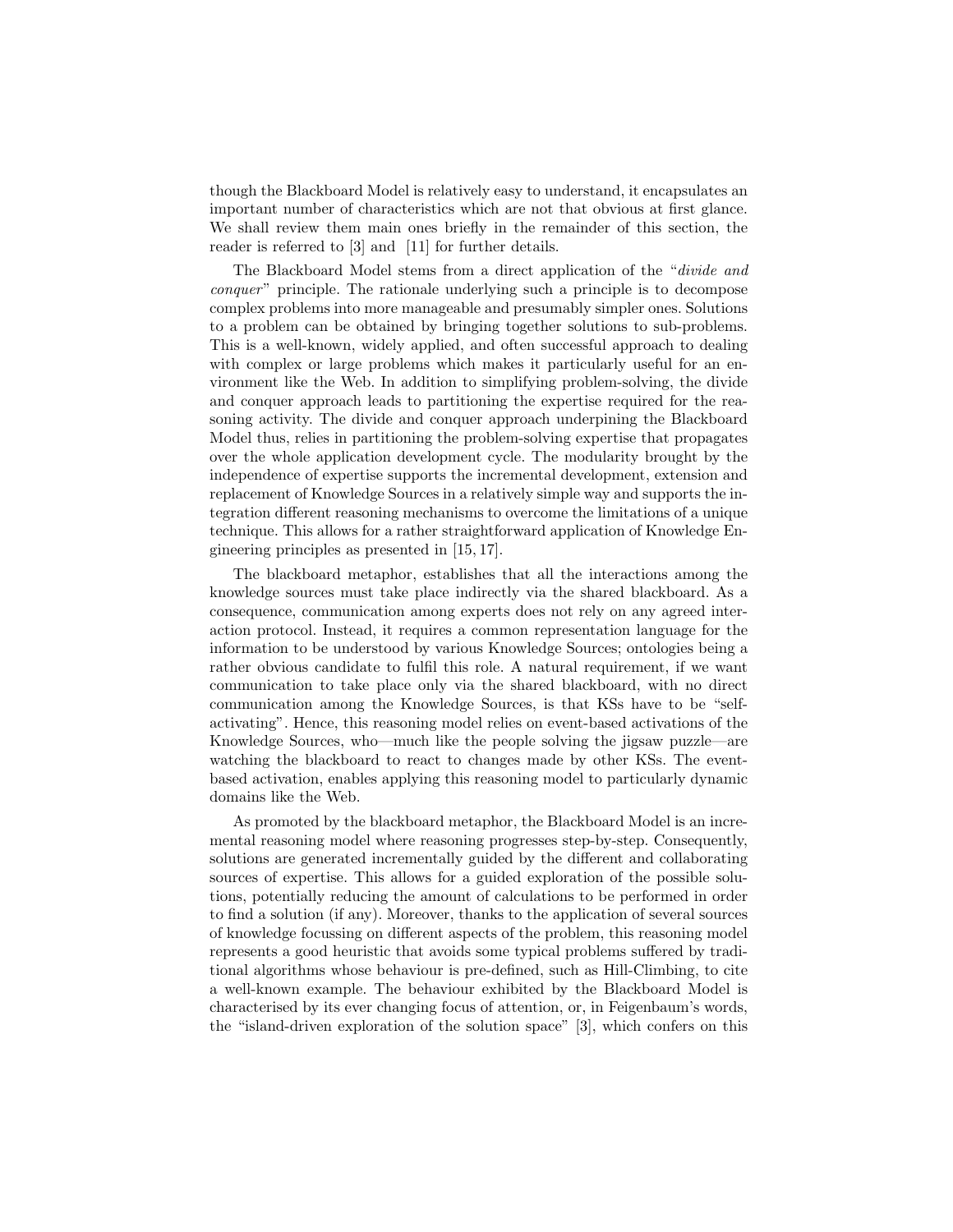reasoning model the outstanding ability to deal with uncertainty and smoothly adapt to changing conditions.

The distinctive property of the Blackboard Model, which stems from the previous characteristics, is what is usually referred to as Opportunistic reasoning. Opportunistic reasoning is a flexible knowledge application strategy as opposed to fixed algorithms whose behaviour is pre-established and cannot therefore be adapted and reoriented facing particular situations, at least, not easily. Hence, this expression accounts for the prominent ability of the Blackboard Model to seamlessly integrate a collection of collaborating Knowledge Sources into the overall reasoning activity, applying their expertise at the most opportune time. Perhaps, the most prominent example of the opportunistic reasoning capabilities of the Blackboard Model, is illustrated by the BB1 blackboard control architecture [3]. BB1 was a task-independent implementation of the blackboard control architecture whose goal was to provide a solution to the control problem (i.e., deciding which of the potential actions the system should perform next). Through this work, the authors explored the ability of the Blackboard Model for meta-reasoning and conscious reasoning when applying the Blackboard Problem-Solving Model. Their resulting framework, and conclusions regarding the general application of the Blackboard Model for this particular problem-solving task (i.e., solving the control problem), accounted for the outstanding capabilities to seamlessly, flexibly and dynamically coordinate the various collaborating experts towards achieving a solution.

#### 3.2 On the Pragmatics of the Blackboard Model

So far we have focussed on the main characteristics of the Blackboard Model as the Opportunistic Reasoning Model per excellence. In this section we focus on the applicability of this reasoning model in general but also in particular to the Web. Some authors, have already realised the importance of better establishing the conditions under which the Blackboard Model is appropriate. However, these are not much more than useful guidelines. For instance, [8] argues that the Blackboard approach is generally suitable for solving ill-structured problems (i.e., a problem with poorly defined goals and where no predefined algorithm exists that leads to a solution) and complex problems (i.e., one made up of a large number of parts that interact in a nonsimple way). [8] also gives some properties that often characterise the problems that were successfully solved through the Blackboard Model.

Taking into account the current state-of-the-art in blackboard systems, we have extended the set of properties to include those we have noticed are recurrent [11]. These characteristics have been identified from a large set of applications for performing diverse knowledge-intensive tasks within diverse domains. These include voice recognition, military situations monitoring and assessment, signal processing, drug design support, events design support, military planning, process scheduling systems, etc [3, 14, 13, 11]. In general the occurrence of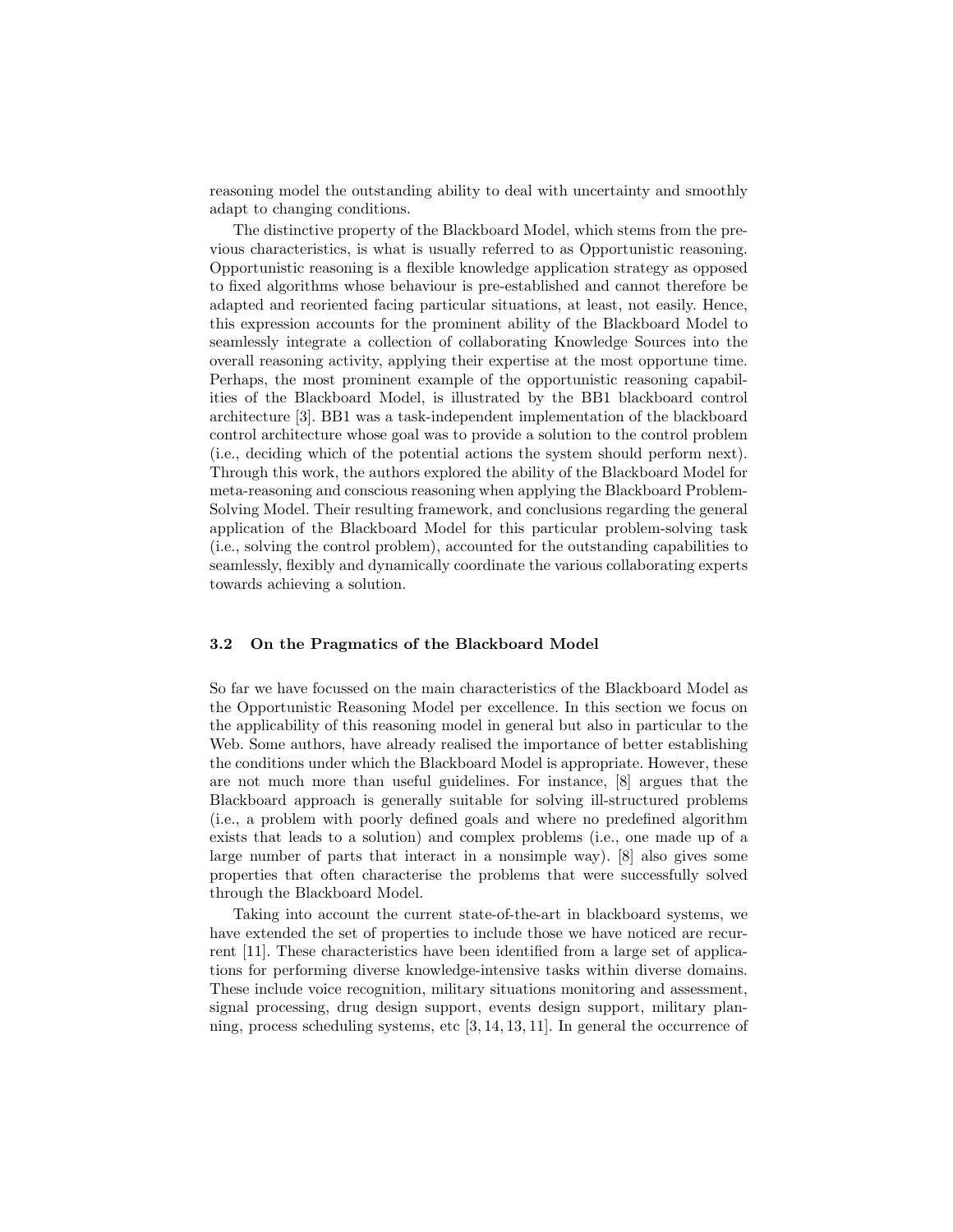some combination of the following problem characteristics can serve as a good indication of the appropriateness of the blackboard approach<sup>1</sup>:

- 1. A large solution space;
- 2. Noisy or unreliable problem data;
- 3. A continuous data flow;
- 4. The need to integrate diverse and heterogeneous data;
- 5. The need to integrate different sources of knowledge;
- 6. The need to apply several reasoning methods;
- 7. The need to develop various lines of reasoning;
- 8. The need for incremental reasoning;
- 9. The need for an opportunistic control of the reasoning process;
- 10. The need for an event-based activation of the reasoning;
- 11. High complexity of the task;
- 12. The need for mixed initiative control. That is, the need for a collaborative framework where computer and users can interchangeably take the initiative;
- 13. Meta-reasoning or conscious reasoning;
- 14. The need for psychologically reasonable implementations. This stands for the ability to map human problem-solving into the automated implementation as well as for the capacity to provide explanations of the reasoning steps performed.

As can be distilled from the previous characteristics, the Blackboard Model is a general and versatile reasoning model, particularly well suited for supporting reasoning processes over the Web. It provides an outstanding support for reasoning in highly dynamic environments. It supports adapting the reasoning process to the very typical and diverse events of the Web, such as remote execution exceptions, a continuous data flow, connectivity problems, etc. In fact, the event-based activation of the expertise paves the way for the seamless, effective and Knowledge-Based choreography of remote (knowledge-based) services distributed over the Web, as shown for instance in [12, 13].

This reasoning has been shown to be particularly well suited for dealing with noisy, unreliable, heterogeneous and massive data. This is, as discussed in [4] and in Section 2, of crucial importance for reasoning over the Web, where its extension, the lack of central control and the principle of tolerance have led to a highly noisy, often contradictory, unreliable and increasingly expanding source of information. In fact, the island-driven exploration of the solution space that characterises Opportunistic Reasoning together with its prominent capacity for integrating diverse reasoning techniques, provides an excellent support for reasoning over the Web.

 $^{\rm 1}$  The existence of some of these characteristics does not make of the Blackboard Model an appropriate reasoning model. However, the more of these characteristics that appear in a problem, the more likely the blackboard model would be appropriate.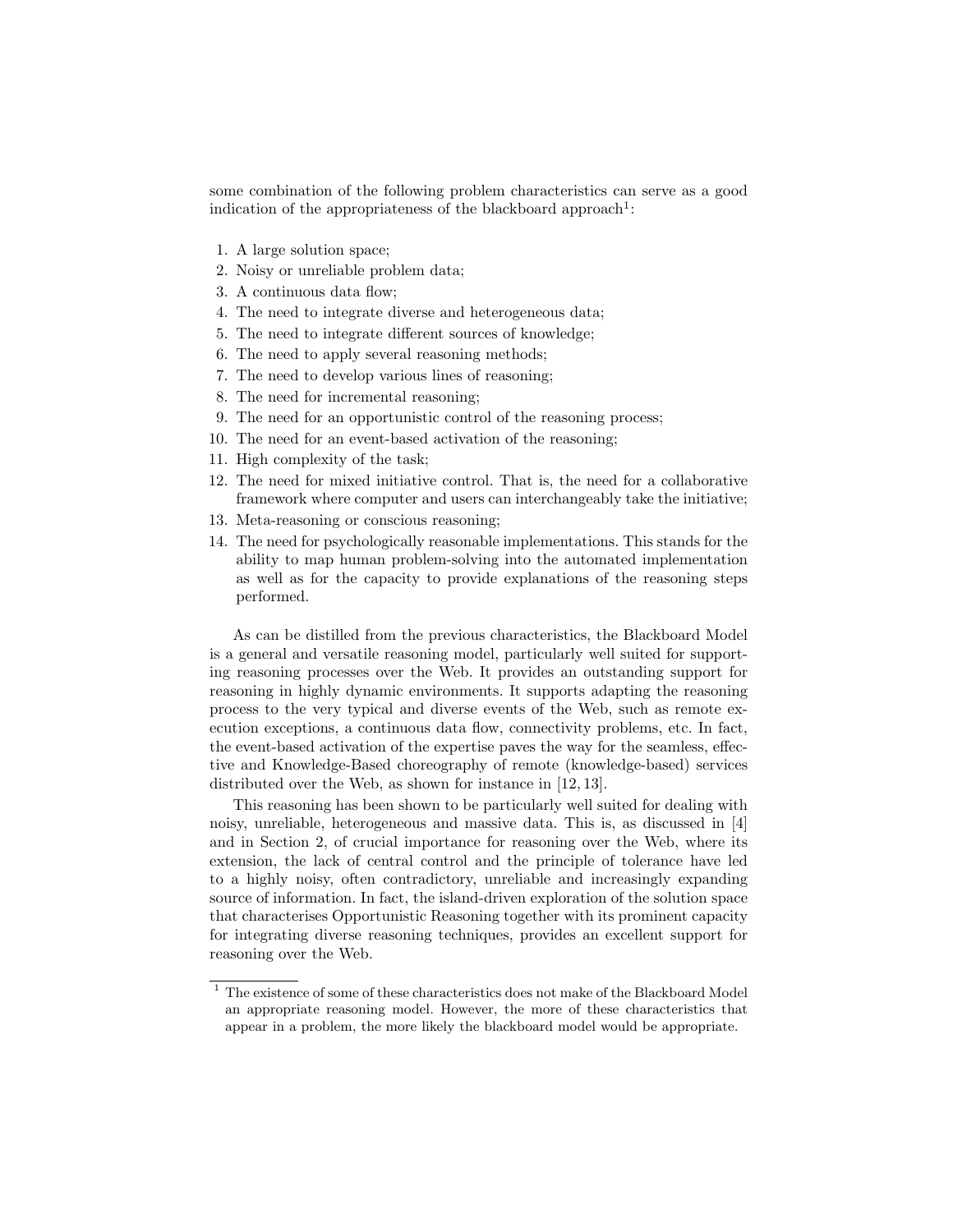## 4 Conclusions and Outlook

The Web opens up a plethora of possibilities which have already been demonstrated in a variety of different scenarios. Reasoning over the Web is part of the great potentials that can be brought to reality with some efforts and discipline. To do so, we must however, assume the very nature of the Web and adapt our techniques and technologies to it. Any kind of application conceived for the Web must be prepared for this particular environment. This involves being ready to deal with an extremely large and distributed environment, populated by uncertain, dynamic and to some extent autonomous information, served by machines which are prone to errors.

We have proposed viewing the Semantic Web as the emerging result from having intelligent agents consuming and generating semantic data on the Web, as a means to surmount the so-called bootstrapping problem. The incremental nature of this approach provides the simplifications required for creating useful reasoning systems out of the existing semantic data on the Web while it allows the creation of more complex system on the basis of existing ones which are considered as knowledge services providers. Finally, we have presented Opportunistic Reasoning as a general purpose reasoning that can appropriately be applied to the developing applications that reason over the Web, therefore contributing to the overall evolution of the Semantic Web.

The approach presented in this paper introduces pragmatic ideas that could alleviate to an important extent the bootstrapping problem within the Semantic Web. This research does not however intend to be a solution to the development of a Web scale semantic search engine. Still, there are many ideas which could be reused and in fact there are currently other researchers applying similar approaches in order to develop Web scale reasoning systems [5]. In this sense we expect that the integration of probabilistic reasoning as proposed in [4] and [10] together with the outstanding qualities of the Opportunistic Reasoning model could yield promising results.

## References

- 1. T. Berners-Lee, J. Hendler, and O. Lassila. The Semantic Web. Scientific Ameri $can, (5):34-43, May 2001.$
- 2. R. Brachman and H. Levesque. Knowledge Representation and Reasoning. Morgan Kaufmann, June 2004.
- 3. R. S. Engelmore and A. J. Morgan. Blackboard Systems. The Insight Series in Aritificial Intelligence. Addison-Wesley, 1988. ISBN: 0-201-17431-6.
- 4. Dieter Fensel and Frank Van Harmelen. Unifying reasoning and search to web scale. IEEE Internet Computing, 11(2):94–96, March/April 2007.
- 5. Dieter Fensel, Reto Krummenacher, Omair Shafiq, Eva Kuehn, Johannes Riemer, Ying Ding, and Bernd Draxler. Tsc - triple space computing. Journal of electronics  $\mathscr C$  information technology (e $\mathscr C$ i Elektrotechnik  $\mathscr C$  Informationstechnik), special issue on ICT research in Austria, 2 2007.